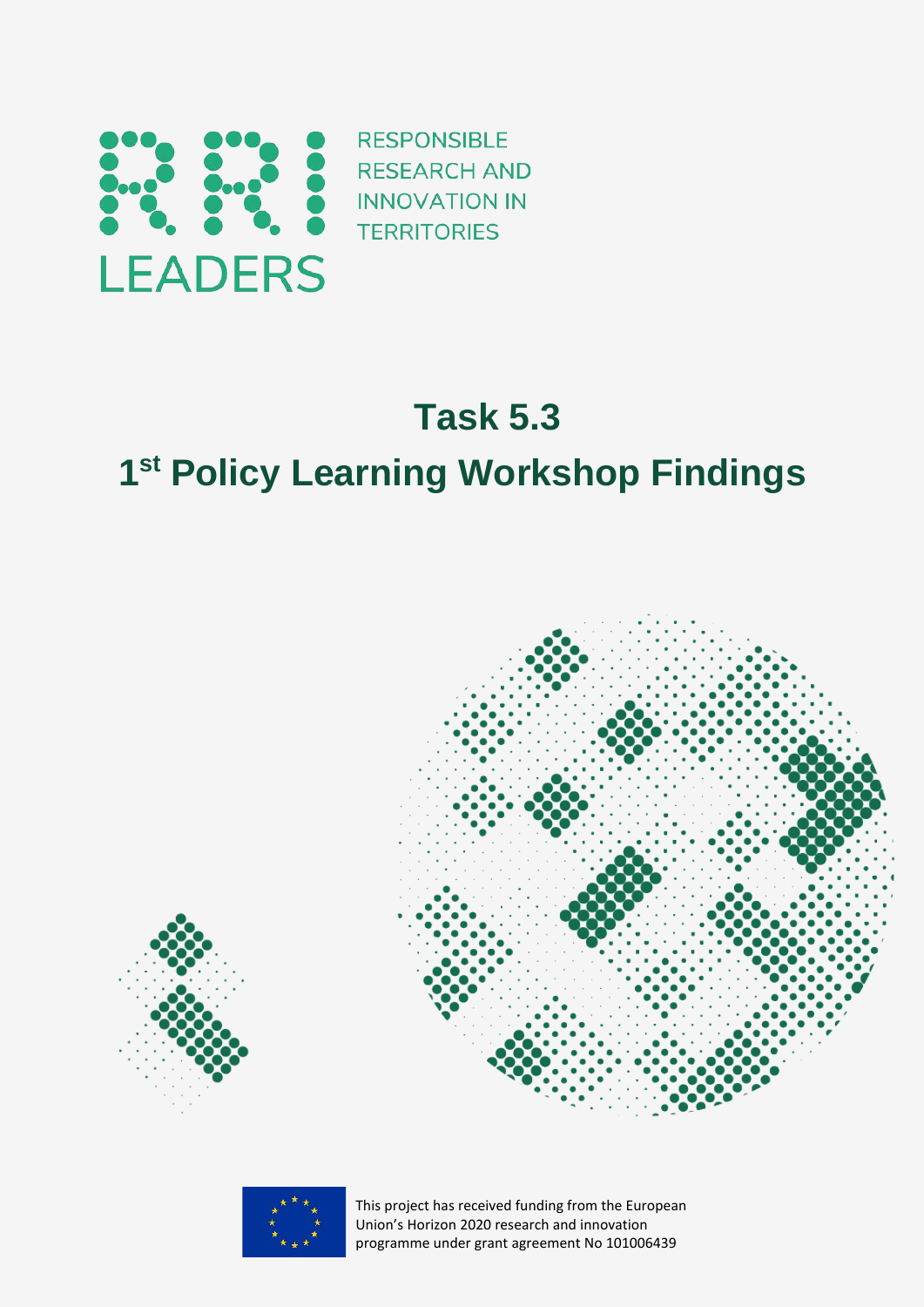## FIRST POLICY LEARNING WORKSHOP FINDINGS

The main aim of the first Policy Learning Workshop (PLW) has been to gather participants from the 4 participating territories of the RRI-LEADERS project to investigate distinct mechanisms for the embedment of RRI-AIRR principles in the territorial policy-making processesthrough active discussion and brainstorming. The objectives were to learn about the RRI-AIRR experiences of the stakeholders from the other territories, the RRI-AIRR good practices and how they can be capitalized in each participating territory, and the transformative potential of RRI-AIRR for each one of the presented practices. The opportunities for integrating RRI-AIRR in territorial policies, and the benefits of such integration and the actions/measures on how to integrate RRI-AIRR in territorial policies were discussed as well. Moreover, opportunities for future collaboration amongst territorial stakeholders through brainstorming were also sought.

In total 29 participants were present at the workshop. The participating territories were represented in the meeting by members of both the territorial as well as the methodological partners, and the quadruple helix stakeholders (policymakers, business, research/academia, and civil society). Four good practices were presented in the PLW, one per each participating territory (the region of Western Macedonia – Greece, and municipalities of Sofia – Bulgaria, Thalwil – Switzerland and Sabadell – Spain). Two keynote speakers presented and analyzed two key subjects regarding RRI-AIRR implementation of the development policies.

### First Keynote Presentation – "Innovation and Regions"

Keynote speaker Claire Nauwelaers, an advisor of the RRI-LEADERS project and a senior policy expert, opened the event with a talk on the regional innovation scheme and its latest developments. She noted that the current regional innovation practices face three challenges. The first one is about the fact that innovation should address not only productivity gaps but also societal challenges in the move towards smart sustainable inclusive societies. The second challenge revolves around the regions' "innovation mobilisers" and the attention needed to territories in national innovation policies. Α targeted focus on innovation in regional development policies is demanded in order to boost regional development. The third challenge is about the adoption of a broader concept of innovation, which would give a chance to regions that are not technologically frontier. The final challenge raises the question on how to organize complementarity/synergies between policies at various levels of government, and leads to a debate about how effective are innovation policies, specifically the ones that are developed by and for the regions.

The presentation then moved onto the actual rationale behind the regional innovation policy. A crucial finding is that geographical proximity is a key element in Regional Innovation Systems (RIS) regarding the reduction of the information gap, due to its tacit dimension. This element can effectively capitalize on localized knowledge spillovers, lower transaction costs, social capital, and strengthening of the innovation system. Indivisibilities also pose a crucial element in implying economies of scale and different levels of intervention of activities with different degree of indivisibility. Moreover, there is empirical evidence on national disparities and uneven geography of innovation at a pan-European level, a finding that stresses the need for differentiated approaches.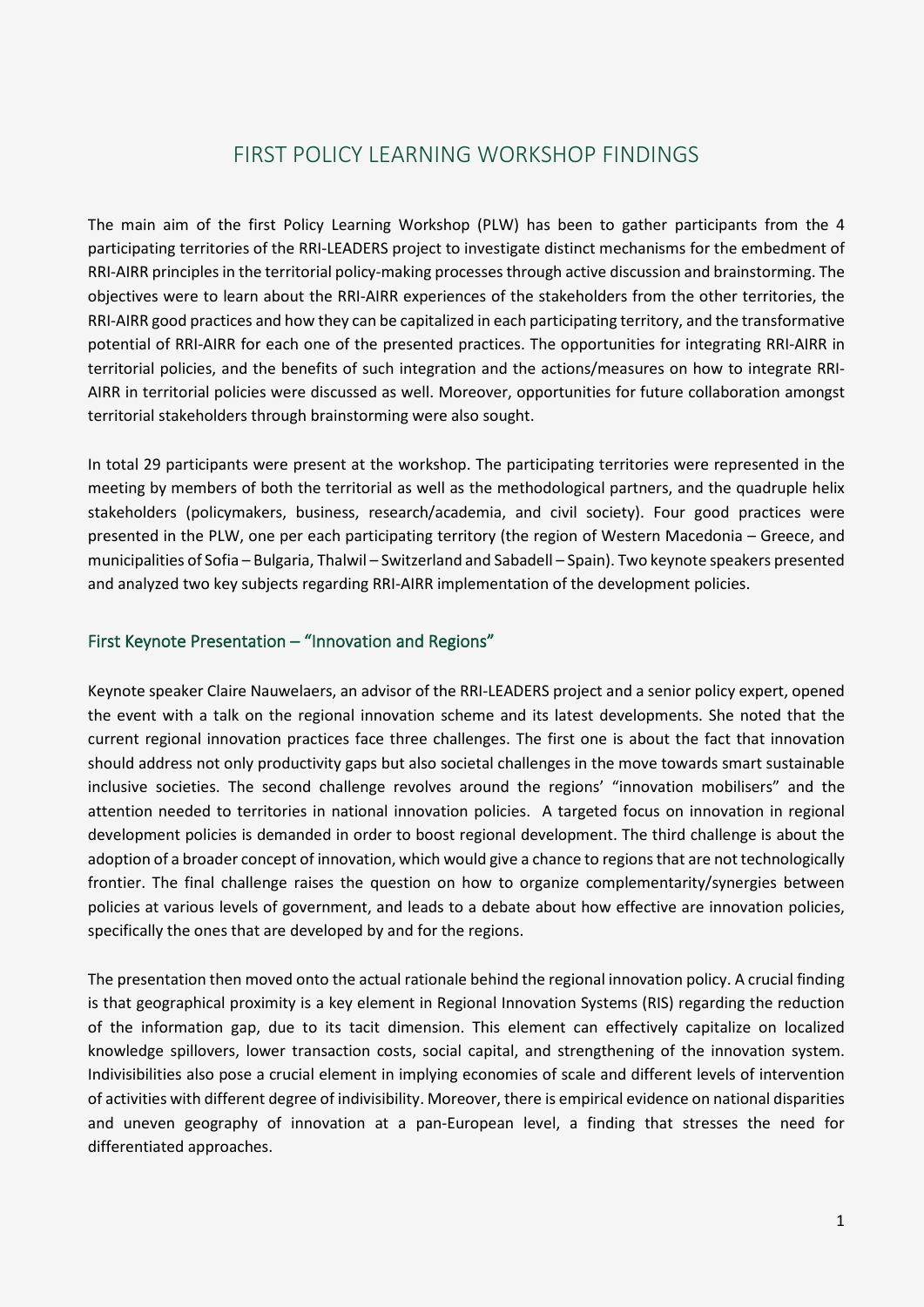Another key issue is the effectiveness of the current Smart Specialization Strategies (S3) that are being implemented at a local level. The presentation highlighted three major obstacles regarding the successful implementation of national innovation policies. First, the noticeable fragmentation of public investments for innovation, which leads to less efficient investments. Second, interregional cross-border innovation policies between countries are not well founded due to weak strategic approaches. A major issue that needs to be addressed is the focus prioritization of the regions, investigating how the regions select the appropriate focus domains. The third obstacle is the magnitude of multi-level governance implying the issue that emerges in multiple levels of government including local, regional, state, national and many other organisations with interests in policy decisions and outcomes. There are actions at different levels of governance that need to be properly aligned meaning the relationship of different state levels and interaction with different types of actors must be well defined. The most effective implementation of the stakeholder engagement poses a matter that needs to be handled by policy makers into the direction of how the stakeholders can be motivated to engage themselves into the implementation of the S3. Furthermore, the presenter stated the need of the implementation of an integrated policy of combining several different individual policies to a central direction. On that specific matter, the significance of any existing or future data and indicators towards the direction of the formation of robust regional policies, is apparent.

A holistic policy response regarding regional innovation strategies should precisely include specific policy actions for each one of the aforementioned challenges. The reaction to the fragmentation/duplication of public investments for innovation should primarily focus on the concentration on key areas of regional strength to ensure leverage. The criteria for this action include the entrance of businesses in new markets which increases the future potential of the region (cross sectors), the formation of a distinctive economic potential in region, and the implementation of distinctive education and research potential or linkages to external RRI sources. Furthermore, a criterion is considered the fostering of an innovation ecosystem that promotes the structural linkages and synergies amongst organizations and bodies and the political endorsement of the current regional challenges, placing them at the top of the local policy focus. Effective implementation of borderless innovation policies includes the development of "hidden" forms of innovation, beyond R&D-driven innovation, which should be stimulated through mixes of instruments from various policy areas: education, S&T, environment, infrastructure, etc. Moreover, the field of application of borderless innovation policies need to allow implementation of innovation beyond the administrative borders. So, crossborder collaborations in policies need to be called for, to target functional areas that RIS are not targeting. By this way, the necessary complementarities are going to be ensured between policies and instruments at various levels. Other typical obstacles regarding the promotion of RIS, are the general lack of external attractiveness, the lack of local workforce skills and the capital shortages of policymakers, public local organizations and bodies and businesses and the lack of a synergic culture in the region amongst all stakeholders.

The prime expected benefit from cross-border cooperation in innovation is the increased diversity level. That implies a wider pool of actors enhancing the changes to build relevant synergies for innovation. Furthermore, the detection of new diversification paths for local businesses and the local economy in total is also an expected impact that may drastically enhance RIS. The "density" dimension may be also strengthened through the expected higher regional attractiveness which is due to happen through factors such as "knowledge hub" branding.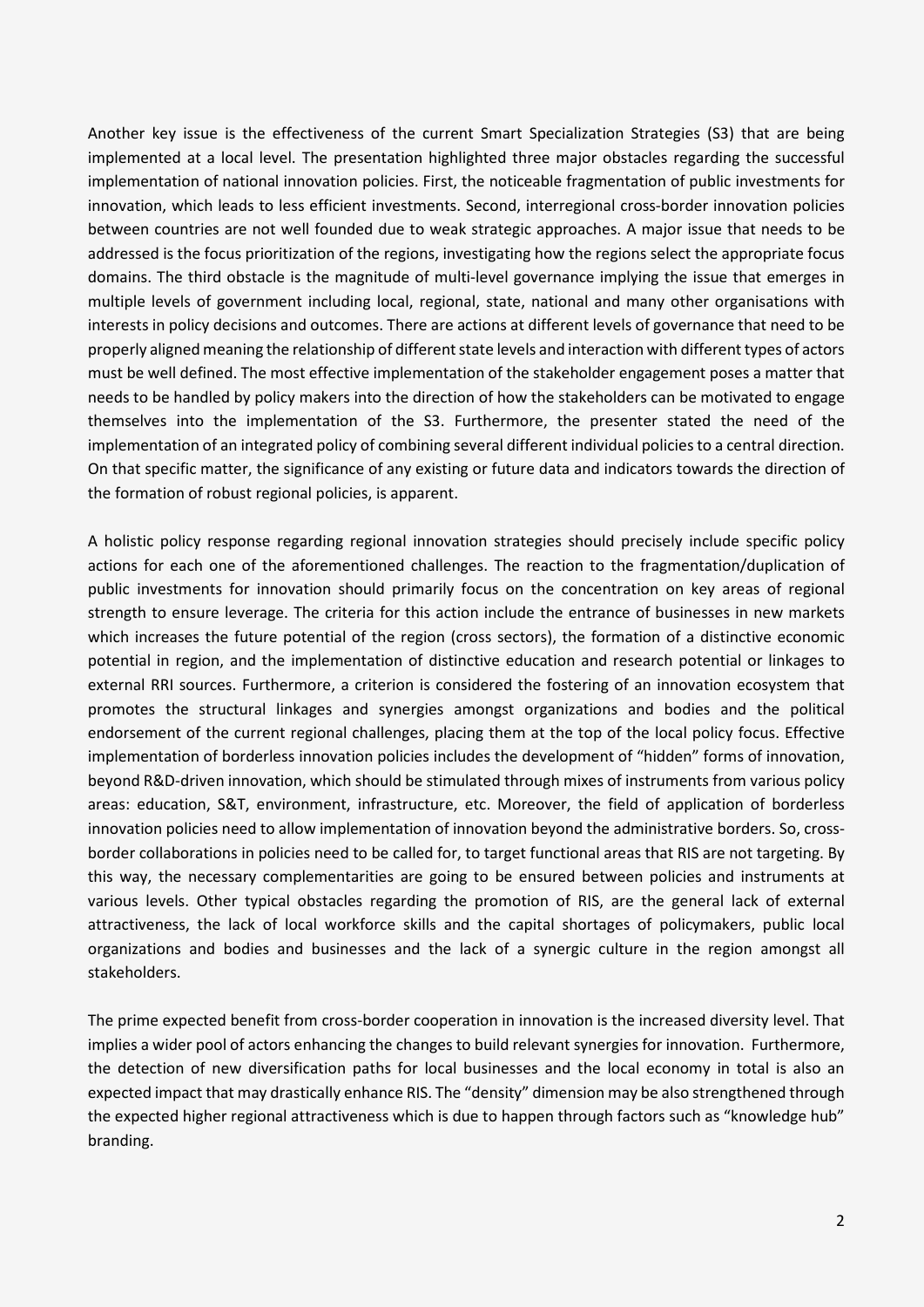Concluding the regional innovation aspect of the first PLW, the overall challenge for the implementation of S3 at a local level is for the policy makers to translate the current broad strategies into efficient and integrated policy mixes of several elements. The actions that need to be taken include policymakers' resistance to the implementation of long-term investments that are only able to give back in the long term (returns beyond 4 year legislature…), the genuine prioritization of proposed investments that includes the coping with lobbies and vested interests and the effective implementation of cross-border policies. Also, there is the need for more robust, systematic, and systemic policy evaluations. Regarding these aspects, the major characteristics of transformative innovation policies should include adequate levels of directionality, implying a clear articulation of outcome ("mission"), the implementation of multidisciplinarity, the continuous experimentation and learning (new policy intelligence) by both policy makers and various stakeholders, the societal engagement and co-creation that should incorporate problem-owners and the promotion of the "agents of change" transformation regarding every single stakeholder participating in the S3.

#### First Good Practice of the Region of Western Macedonia – "Innovation Zone"

The title of the first Good Practice regarding the region of Western Macedonia is the "Innovation of Western Macedonia", presented by Prof. Pantelis Aggelidis. The main content of the Good Practice was the ongoing initiation of the Innovation Zone being built in the region of Western Macedonia, a project that includes the experiences gained from the Innovation Zone of Central Macedonia located in Thessaloniki, Greece. (Alexandria Innovation Zone – AIZ) The main RRI keys that are implemented through the Good Practices in total are Public Engagement, Open Access, Gender, Science Education and Ethics. Likewise, the main AIRR dimensions that are being implemented are Anticipation, Inclusiveness, Reflexivity and Responsiveness. In detail, in the innovation zone that is being built fully includes the helix of society as an equal stakeholder since the innovation zone should be open to citizens, students, consumers that wish to be financially activated as entrepreneurs in the innovation zone or gather scientific information from the scientific practices that are going to be implemented by the member organizations. That characteristic initiates the direct integration of the RRI keys of Open Access, Gender, Science Education and Ethics, while the region can capitalize on the increased level of unemployment rates, scientific research, and financial development.

Moreover, the financial entities that are participating in the AIZ project are national bank groups, insurance companies, real estate investment trusts, pensions funds, financial and scientific foundations, sovereign funds and venture capital investment funds. All of the above participated as either direct investors or funders showing significant levels of both public and private engagement in the project and this model is going to be implemented in the Western Macedonia Innovation Zone. Specifically, regarding public engagement, public participants will come from all segments of public administration, including EU, National government, regional government and local government (municipalities) since they have all been involved in the licensing part. Moreover, the rents of the main public areas of the Zone which are going to be paid through multi-year contractssecure steady public income at both national and local level, while taxation will secure public income flows at a national level. That shows an adequate level of responsiveness of the policymakers regarding the admittance of stakeholders in the project, accrued from all societal segments, avoiding possible objections on the project and securing financial benefits for all. Regarding the participating enterprises, they are from all types of business schemes, which are SMEs, start-ups, large corporations, and spin-offs. This is a sign of inclusiveness since the legislator incudes all business types and also a sign of reflexivity, since the Zone has been designed to cover the infrastructure needs and legal particularities of most types of entrepreneurial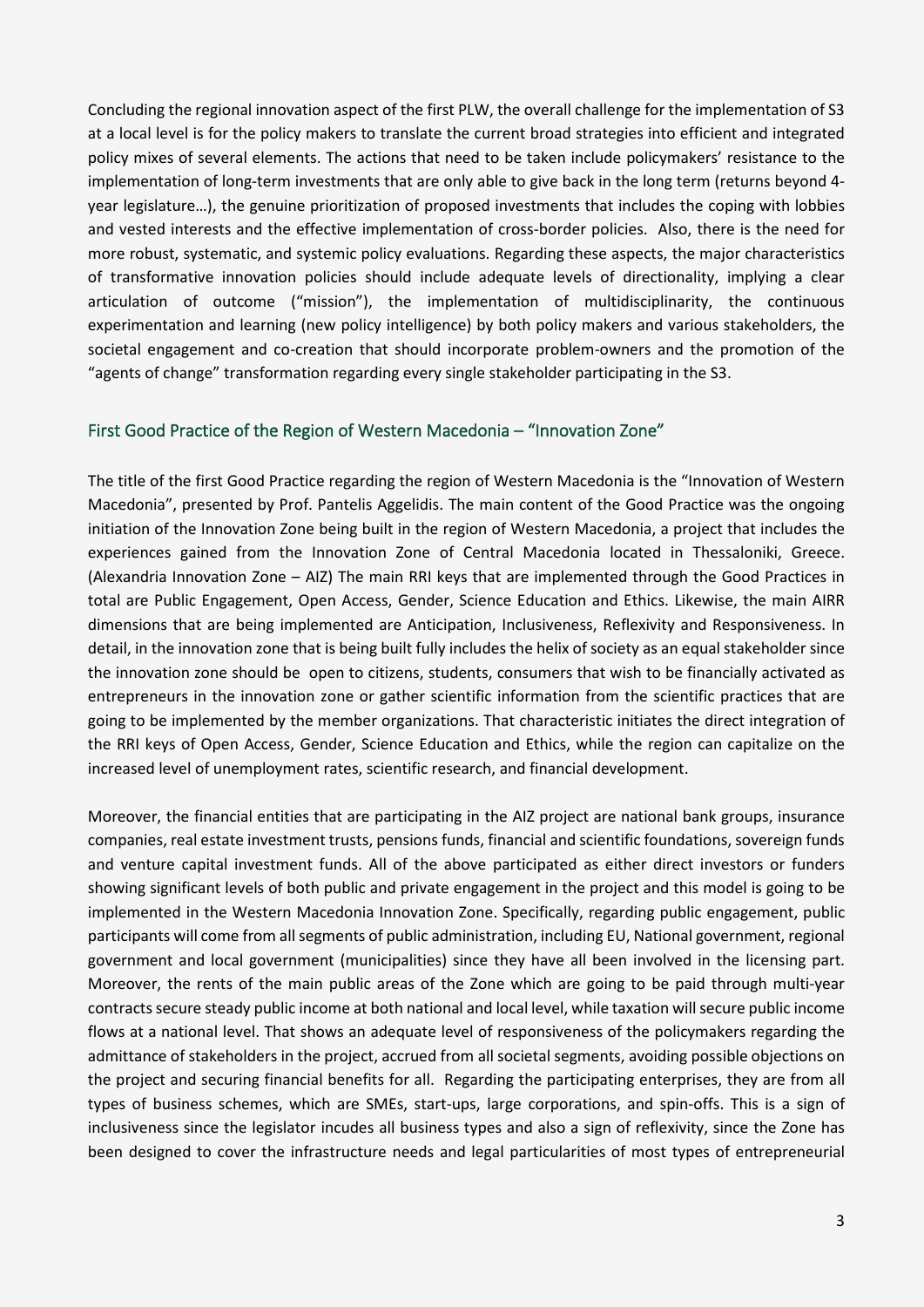activities, fostering and promoting innovation at the maximum level that way. Furthermore, taking into consideration the already implemented practice from AIZ, the job vacancies that are going to be promoted in the Western Macedonia Zone will be mainly related to the ICT sector. There will be a special care to create and promote job places for women, like in AIZ project, where there has been a 20% increase in the female job places in the last 5 years. Regarding the differences between the already implemented AIZ and the Innovation Zone of Western Macedonia, it was pointed out that the circumstances in the latter are much different since the area is much less populous and the region of Western Macedonia is not included in the European Innovation Map. However, the policy makers are focused on exploiting the regional scientific, intellectual and know-how forces in order to create a sustainable eco-system directly adjusted the local needs. Moreover, practices from other energy-transition regions regarding the operational and strategic targets of the innovation zone, will be also implemented.

## Second Good Practice of the Territory of Sofia – "Creating a long-term vision for the city: the policymaker perspective"

The title of the second Good Practice regarding the territory of Sofia, Bulgaria is "Creating a long-term vision for the city: the policymaker perspective" presented by Policy Expert at Sofia Municipal Council, Ms Veronika Manova. The main content of the Practice was the presentation of the "Vision for Sofia 2050" project, a statefunded development project, that focuses on the development of the region at a municipal level. It is about the development of Sofia Municipality until 2050, an example of a successful multi-stakeholder approach to policymaking, which is based on research and science, with the active engagement of over 10,000 citizens. The organization responsible for implementing the project is the municipal company 'Sofiaplan', which is implementing the spatial and strategic planning for sustainable development in Sofia. The project is being materialized under the framework of the 'Program for Sofia' development plan which is the new Integrated Municipal Development Plan 2021-2027. The project was initially planned with a focus on coping with problems that were pre-existing and implement a systemic approach based on data and the involvement of wide range of stakeholders. External experts from different backgrounds have coordinated and public tender procedures that can complement existing data from as many sources as possible, were initiated. Furthermore, the methodology (of collecting the data) in the initial part of the project was also put under review, in order to create simple but effective processes that are able to collect multiple and crucial data types.

The Good Practice was implemented by a stakeholder group with high levels of influence on RRI/AIRR approach in practice. The project was initiated and adopted by Sofia Municipal Council. On the fieldwork implementation, research and consultations that took place in the first stage of the project (2017-2018), many data forms from different stakeholder types (academia, businesses, etc) were processed, in order to complete the final version of the project in 2019. This was then submitted to municipal council in 2021 and was officially adopted. The project has been designed and implemented by a multidisciplinary team of Sofiaplan: architects, urban planners, ecologists, economists, programmers, lawyers, sociologists and communication specialists. A Monitoring Committee was also initiated in order to record the implementation of the project targets and act as shadow experts giving crucial information on the expert team when needed.

Regarding the integration of the RRI/AIRR approach to the project, the RRI keys of Public Engagement, Open Access, Gender, Science Education and Ethics have been integrated at different stages of the project. Specifically, public engagement has been present at all stages since cooperation with municipal bodies,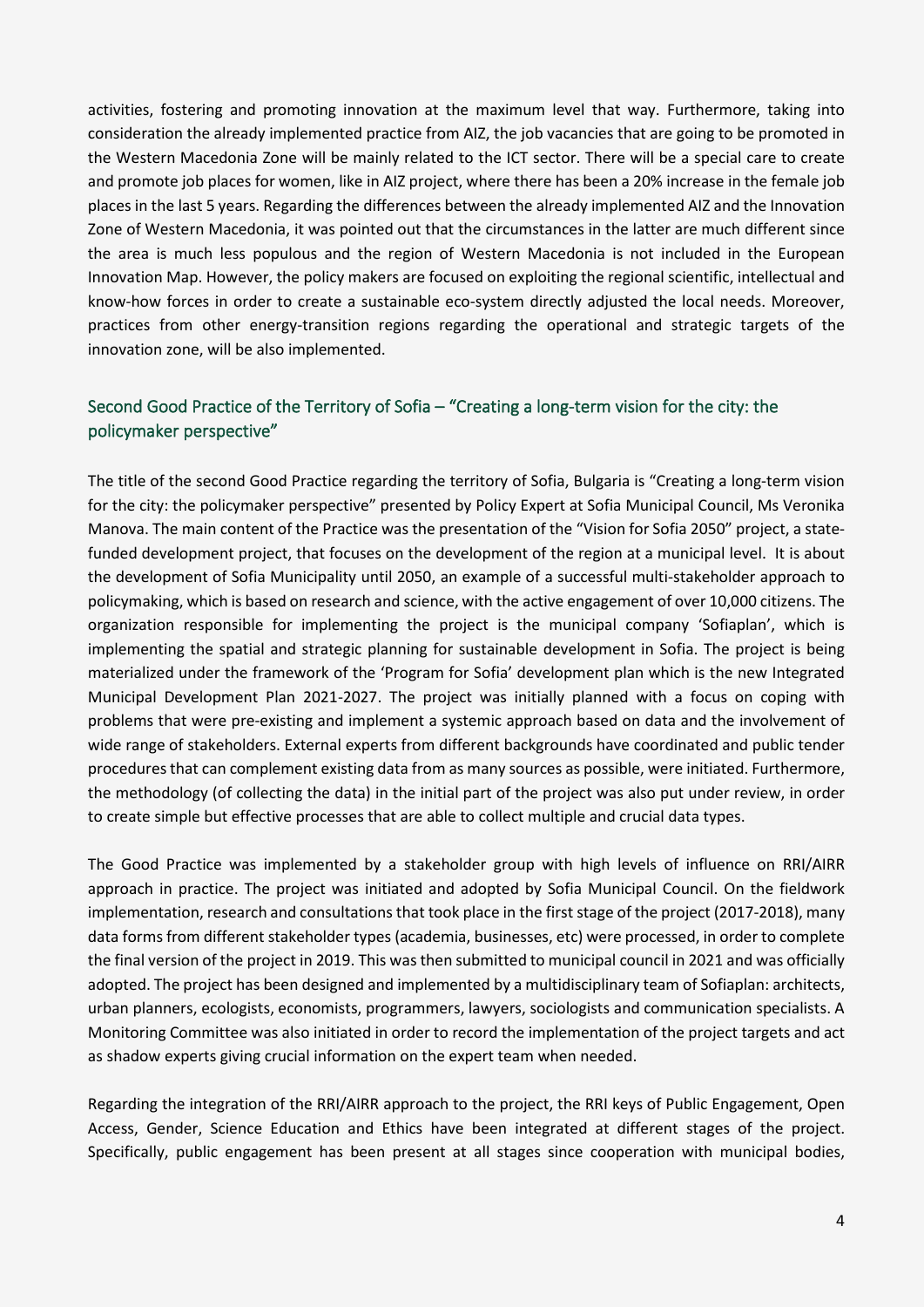researchers and universities, NGOs, industry and business organizations has been fully implemented, indicating that all societal segments have equally participated. Open access has also been integrated since over 400 meetings with experts & citizens were held, where problem analysis, goal setting, and formulation of actions & measures for implementation, has been actively promoted. Social media, direct e-mails, and online surveys in 24 city districts were held, ensuring the proper comprehension of the projects' targets by the wider public. At the same time, other communication actions such as outdoor advertising/billboards, presenting the Vision & inviting citizens to take part were also held. Reflexivity and responsiveness to the various stakeholders' needs was applied as well, through the active public consultations that were held in order to uncover the wider needs of specific helix segments, specifically regarding various infrastructures that were being built according to the project's framework. An initial finding of the project at the first stage of implementation, was that Gender is not fully met with the present infrastructures of the city since women stated that they have less easy access to infrastructure. This finding was included in the work planning of the project in order to reach a point where women will be fully satisfied with the current situation regarding access to infrastructure as well as other project objectives.

Science education/research has also been fully integrated at various stages of the project. 50 experts from various scientific fields have been selected through public procurement to contribute to the Vision "Hackathon for Sofia ", a 2-day event with more than 60 participants that was held in Sofia Tech Park. In that event, 15 projects were presented that were developed, using data collected by the project's initiative. Anticipation has been implemented since forward-looking scenarios were used as key elements of Sofiaplan's work and the Vision initiative. Evaluation/reflection is still performed through regular meetings to discuss problems, brainstorm ideas and plan activities to improve the working process, showing an adequate level of responsiveness that way. In that process, periodic public presentations of the work in progress are taking place. 20 thematic meetings, attended by 178 participants (50 from the administration, 52 NGOs, 40 from business, 33 independent experts) have already been completed so far. Another indication of responsiveness is the constant addressing of all relevant issues in the city development. Concluding the RRI/AIRR integration on the "Vision for Sofia 2050" project, small grants (250.000 Euros) of Sofia Municipality in 2020-2021 project, to support NGOs have been provided, promoting the digital adaptation and organizational sustainability in the Community development. 500 applications were received, and 31 innovative projects were selected, showing adequate levels of reflexivity in adopting innovation needs.

#### Third Good Practice of the Territory of Thalwil – "District Heating Network Zentrum"

The title of the third Good Practice of the Territory of Thalwil is "District Heating Network Zentrum", presented by Mr. Jan Adams, member of the Municipality of Thalwil and Head of Gas Water Thalwil company. The main content of the practice was the presentation of the innovative District Heating Network of the city of Thalwil. The project is about the district heating and cooling network with lake water as the main heat source (total renewable energy 90%) for a specific area of the city of Thalwil. The project is about the long-term planning in a multi-actor public-private partnership. The whole project started over 10 years ago, paving the way for district heating networks. The strategic document behind the project is the city's municipal energy plan and the main motive for promoting such a project is the federal boundary conditions which are focused on renewable energy technologies. The project agreement constitutes a highly flexible public-private partnership, which contains a contract between Water Thalwil (public organization) and E360° (private utility) with an option for the municipality to become the main investors of the project. That gives the reflexivity of the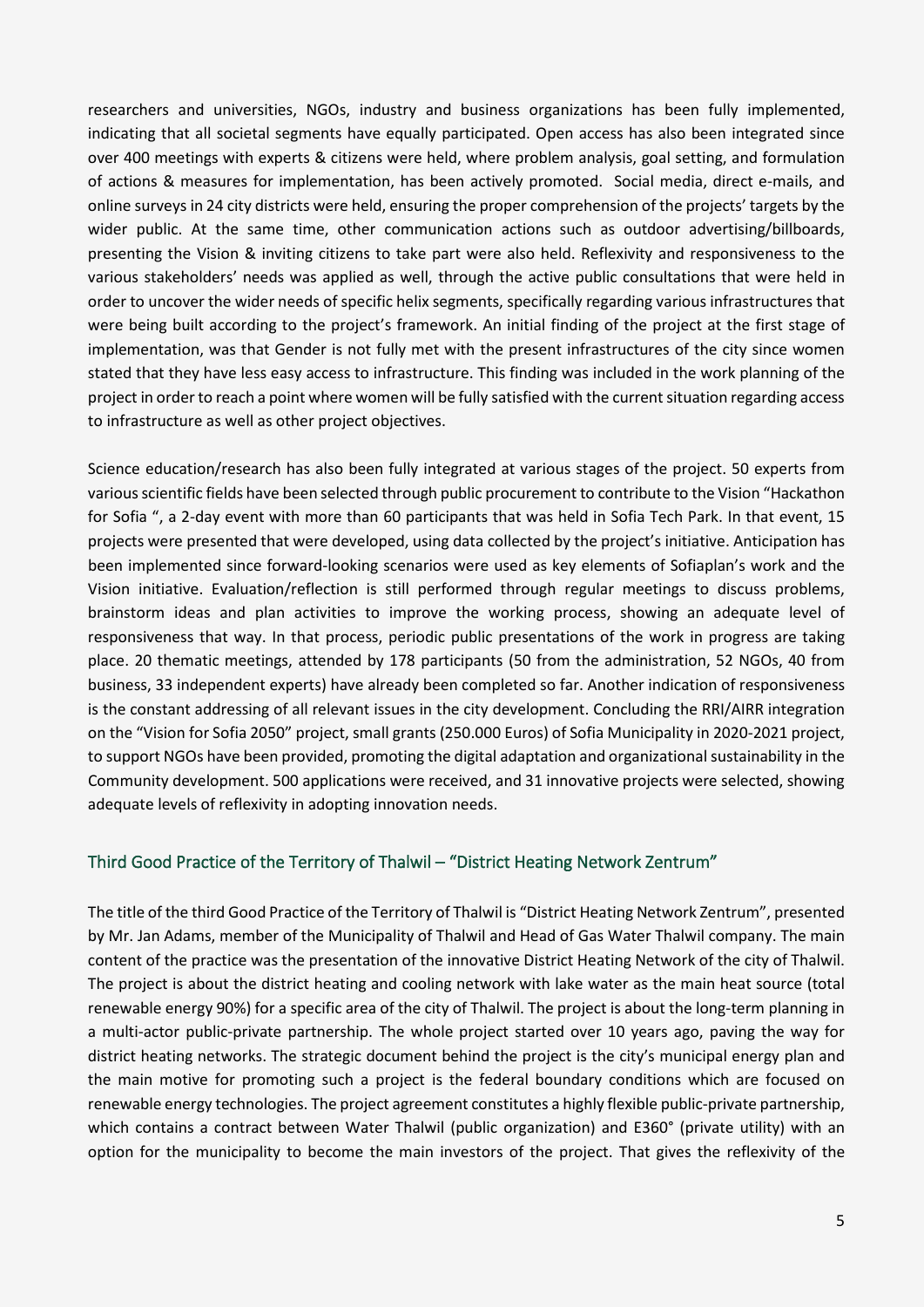involved public authorities to assess the project at any stage, from both the possible investor as well as the controlling authority site, while they gain from the renewable energy supply at the same time.

The main RRI keys that are integrated in the Good Practice is public engagement, open access, ethics and science education. Informing people about the district heating network at an early stage (planning security) can be considered a strong initiative of public engagement as well as open access. Project's implementation includes distinct open access activities such as project description on webpage or public engagement activities such as public information events, information letters to all households within network perimeter and intense 1 to 1 information to any individual that may be interested in. The ethics key has also been integrated, considering the constant sustainability assessment in analyzing costs and benefits for the people of Thalwil. Distinct AIRR dimensions have also been included as core pillars in the project's planned policy and effects' framework. Municipal energy planning has been applied in the initial stages of the project to reveal the key energy requirements of the region and adjust the project's influence on the specified local needs. In that framework, long strategic development contributed to the anticipation dimension of the project's contribution on covering specific energy needs. Furthermore, the project's development strategy and cooperation policy foresaw the inclusion of all quadruple helix actors on board, developing win-win strategies for every part, showing an adequate level of inclusivenessthat way. Moreover, a long-term feasibility study and sustainability assessment was implemented. This was done by initiating in-depth evaluation of the project at the initial stages where the planned costs and benefits for the society were considered, showing high levels of anticipation on the policy makers' side. In total, the project can be considered a fully effective RRI-AIRR paradigm, regarding the level of implementation of specific RRI keys / AIRR dimensions, without excluding the application of other important keys / dimensions, which have also been integrated at lower but adequate levels.

## Fourth Good Practice of the Territory of Sabadell and Catalonia – "Female Entrepreneurs weaving Sabadell"

The title of the fourth and last Good Practice of the Territory of Sabadell and Catalonia is **"**Female Entrepreneurs weaving Sabadell", presented by Ms. Jovita Ponce, Secretary and Co-Founder of "Emprenedores Teixint Sabadell" and CEO Pocions de la Jovita. The Good Practice is about the creation of a female entrepreneurship association. The motivations for joining the Association are multiple, such as networking, visibility and promotion of their business in this focus area. The members of the association come from different backgrounds, such as health, communication, housing, art and tourism. Although there are many associations and organizations in the Sabadell area that promote women's entrepreneurship, they are not capable of fully representing the actual situation in the entrepreneurial sector. That is the main reason, for creating this association. The association, consisting only of women, was created in 2020, after ten months of previous work, in order to fill the gap of female entrepreneurship in the region. The motivation of entrepreneurs to join the Association is both the result of motherhood and the vision of providing products and services based on their own values. Their age ranges from 25 to 60 years old. In 2020 it was staffed by 25 members and by 2022 the members increased to 41.

According to the integration of RRI Keys to the Good Practice, the most obvious key in its implementation is gender, since the purpose of the Association is to promote and visualize the role of women in entrepreneurship, where the main role is played by men. Public engagement is also integrated as a distinct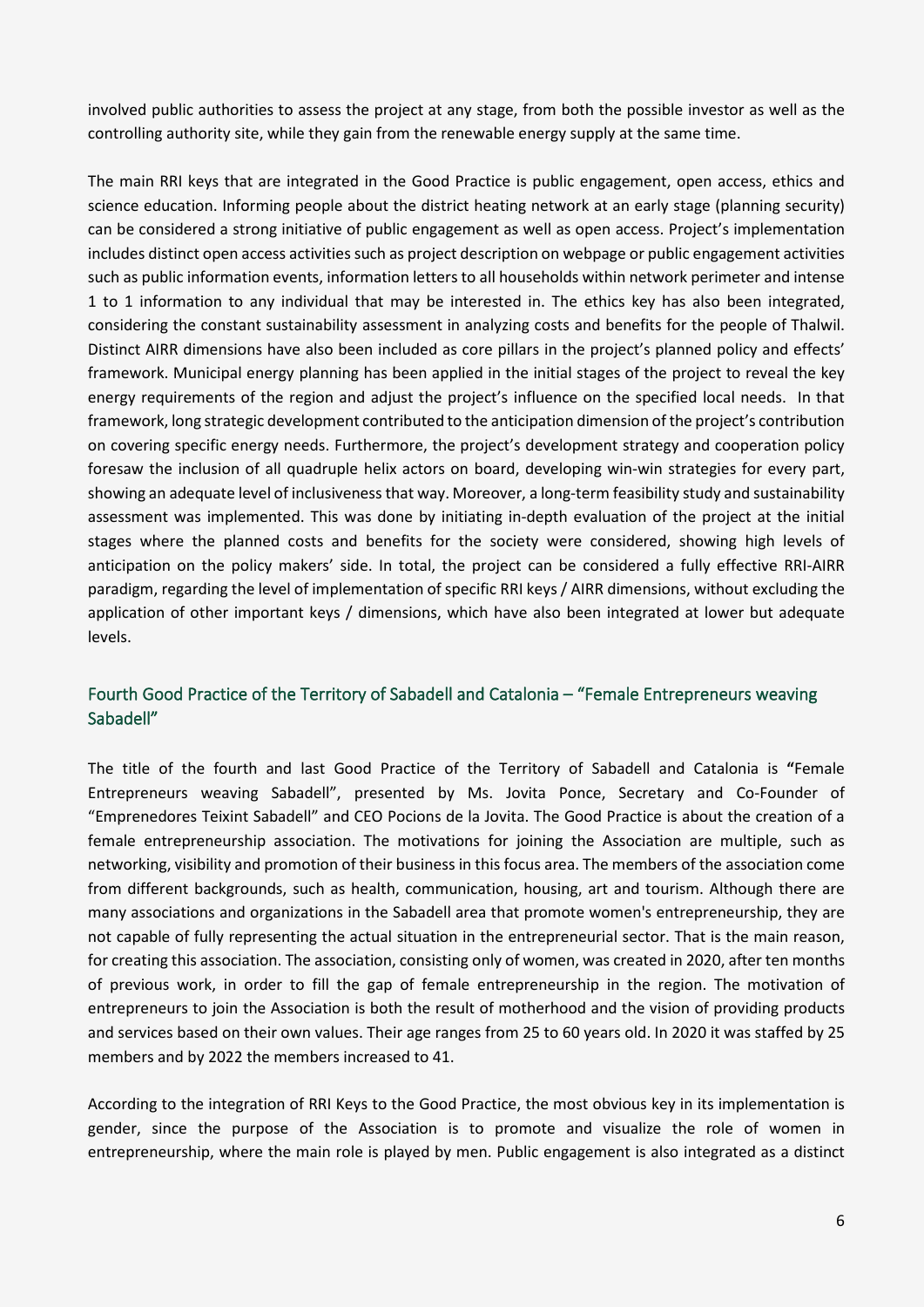key in the organization. For example, the organization is implementing educational activities, social events and networking that enables members to exchange experiences and good practices and contacts with research and academic stakeholders. According to the AIRR approach, the association incorporates anticipation, expressed in the planning of three months and it integrates reflexivity with the organization posting events about female entrepreneurs and their needs. Finally, it integrates responsiveness, showed by the creation of new strategies based on previous findings on how to support female entrepreneurship at a maximum level. Due to its nature, the organization is capable of incorporating other RRI keys, such as the open access and the science education. Finally, it incorporates reflexivity, as it combines different factors from the territory, aiming at improving the innovation ecosystem.

## Second Key-note Speaker – "TeRRItoria's Policy Recommendations: RRI through the involvement of local R&I actors

Key-note speaker Prof. George Eleftherakis is a professor in the CITY College, introduced the attendees into the field of policy recommendations regarding the involvement of RRI through local actors, included in the project 'TeRRItoria'. According to the project highlights, the project is splitting policy recommendations into two main parts: Part A called the 'recommendation' stage is further divided into the design stage, the implementation stage and the monitoring / evaluation stage. Part B called 'suggestions' consists of two subparts, the overall part where general suggestions are taken into considerations and the 'enhancing sustainability part', where specific directions on how to strengthen sustainability on territories is explained.

Starting from part A, the design stage should initially include the collaborative R&I agendas and inclusive engagement recommendations that address the integration of RRI principles and dimensions into the design and development stage of the regional innovation policies (addressing Entrepreneurial Discovery Process too). Regarding that part, it is crucial to engage citizens, who have been repeatedly proven to be the most hard-toget audience. In order to do so, the territory should firstly initiate the appropriate capacity-building activities. These can be either short-term activities (e.g. single training events) and/or long-term activities (e.g. developing relevant university curricula in regional universities). Moreover, the development of collaborative R&I agendas can build on the challenge-based approach, thus ensuring that regional needs and problems are genuinely addressed. In that framework, different fields and disciplines should be represented in the consultation activities. On the stakeholder part, targeted stakeholders should be engaged from early in the design process, and a follow-up communication with them should always be pursued (if possible, to follow-up synergies as well). Following that path, makes it easier to retain or even extend the regional connections and build networks. New coalitions can be formed through various consultation meetings, events, or workshops and Regional Open Innovation Platforms (ROIPs) can particularly create an encouraging environment. Regarding that specific sector, the sample of involved actors can be widened through capitalizing on organizational mapping, capitalizing on territorial networks (strategic networking) and providing incentives to the various stakeholders in order to participate in the R&I processes. Openness and transparency are the final parts that need to be taken into consideration in the design stage. The design processes of regional R&I policies should be open and transparent to the wider public (e.g. open consultation initiatives). In this case, the public and interested stakeholders can be genuinely involved in the construction of their territory's vision, thus not allowing regional agendas to be hijacked by established interests and "experts".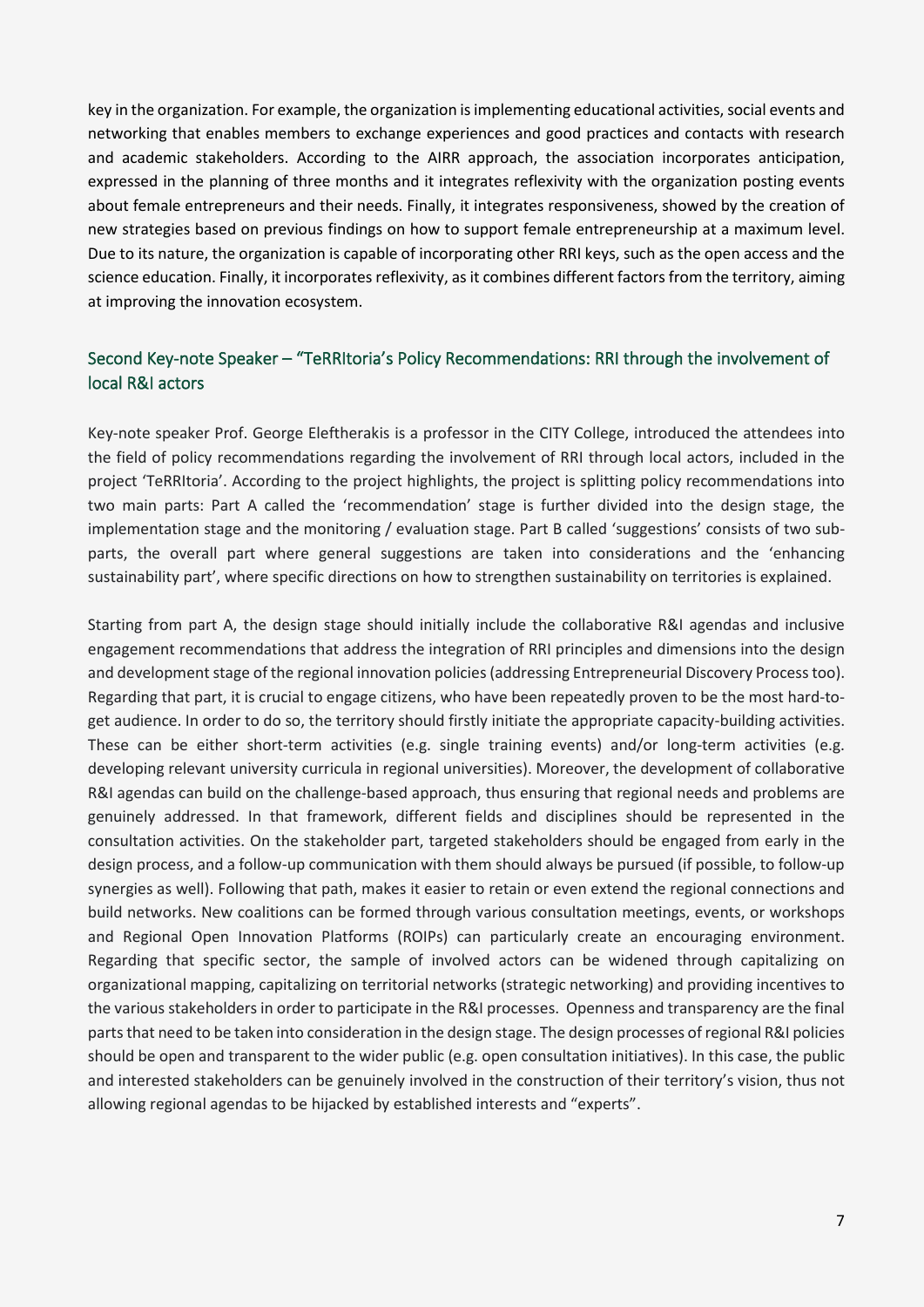The implementation stage primarily integrates the anticipation part. Regional innovation policies can enhance anticipation by realizing foresight exercises (e.g. future scenarios exercises) and forecasting, so that decisionmaking is based on a set of logical and anticipated assumptions. Anticipation is also enhanced, by developing anticipatory governance mechanisms, by integrating features/principles of technology assessment and by employing theories of change when setting new goals. Finally, anticipation is strengthened by consulting mission-oriented approaches. Inclusiveness of Smart Specialization Policies (S3) and other regional development policies is also enhanced by ensuring that the developed R&I agendas are truly collaborative, building on intra-regional collaboration and that the different actors' perspectives and interests are represented. When attempting to include different actors' perspectives and interests, potential conflicts may emerge. These should be always managed and turn into sources of knowledge. To manage the conflicts, the target topic must be presented as a win-win situation to all sides, or a priori initiate something that is beneficial to all sides, even for different reasons. Reflexivity of S3 and other regional policies may be fostered by selfanalysis and 'self-criticism' that should be always be while designing and implementing such policies. The feedback that is received should be appreciated at all times and be accompanied by a receptive-to-change attitude. Finally, responsiveness is integrated by signifying the keeping up with the new developments. Particularly new EU / national / local policies, priorities and directions, new scientific, technological and societal trends as well as new societal/political pressures (e.g. on gender issues) should be considered for updating or re-adjusting the content of the policies.

In the final stage regarding part A, principles of social responsibility can be integrated into the S3 impact assessment. That is so due to the fact that social responsibility attempts to ensure that there is balance between economic growth and the welfare of society and the environment. In the process of monitoring and evaluating the RRI impact, evaluation criteria for the funding of R&I projects could also assess the impact specifically related to the RRI keys (i.e. RRI-related evaluation criteria). In that case, an appropriate RRIoriented capacity-building of the evaluators is advised to be implemented.

Regarding part B, the first sub-part is about the overall suggestions for RRI integration into regional innovation policies and S3. Regional size matters and particularly urban and rural areas follow different paths. Such regional features should always be considered when developing (RRI-driven) regional policies. Changes to regional structures, including political shifts, may create implications; and the effects of such changes on regional policies should be clearly anticipated.

The second sub-part of the 'Suggestions' phase includes suggestions for enhancing the sustainability of RRIdriven regional policies and their results. Finding an actor in charge of 'anchoring' the results is a prerequisite for promoting regional innovation policies. Official bodies are considerable allies for undertaking this role and contributing to the continuation of achieved results. Moreover, funding and follow-up activities can considerably enhance the results' sustainability. Emphasis is primarily placed on EU and national funding. Alternatives are private-public partnerships/funding, crowdfunding etc. It should be noted however, that follow-up funding is not a panacea for everything. Regional ('improvised') actions may be more effective for an effective knowledge spill-over.